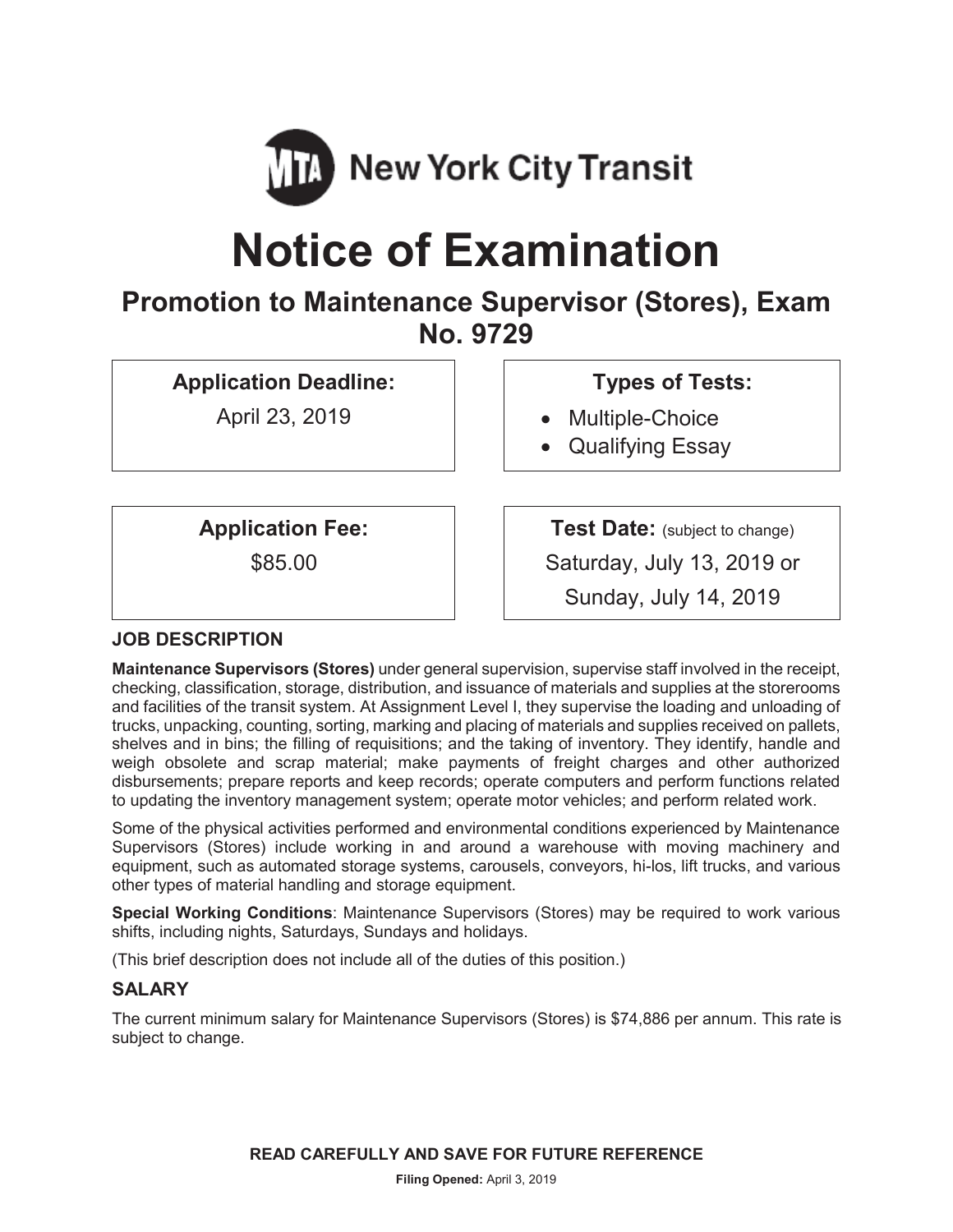# **ELIGIBILITY TO TAKE EXAMINATION**

This examination is open to each employee of MTA New York City Transit who **on the date of the Multiple-Choice & Qualifying Essay test:** 

- 1. Is permanently (not provisionally) employed in or appears on a Preferred List (see Note, below) for the eligible title of Railroad Stock Worker ; and
- 2. Is not otherwise ineligible.

(Note: A "Preferred List" is a civil service list which is only for certain former permanent incumbents of the eligible title who have rehiring rights.)

This examination is also open to employees who were appointed to an eligible title pursuant to New York State Civil Service Law, section 55-a, and who meet all other eligibility requirements.

You are responsible for determining whether you meet the eligibility requirements for this examination prior to submitting the *Application*. If you do not know if you are eligible, check with **your department's Human Resources representative**. You may be given the tests before we verify your eligibility. If you are marked "Not Eligible," your application fee will **not** be refunded and you will **not** receive a score.

This examination is **not** open to employees of MaBSTOA or MTA Bus Company, or to employees of MTA agencies other than MTA New York City Transit.

## **REQUIREMENTS TO BE PROMOTED**

**Probationary Period:** At the time of promotion, you must have completed your probationary period in the eligible title as indicated in the above "Eligibility to Take Examination" section, and you must be permanently employed in that title or your name must appear on a Preferred List for the title at the time of promotion. Additionally, you must have served permanently in the eligible title for at least one year. Time served prior to a break in service of more than one year will not be credited.

**Driver License Requirement:** At the time of promotion, you must have a Motor Vehicle Driver License valid in the State of New York with no disqualifying restrictions that would preclude the performance of the duties of this title. If you have serious moving violations, a license suspension or an accident record you may be disqualified. This license must be maintained for the duration of your employment in the title.

**Drug Screening Requirement:** You must pass a drug screening in order to be promoted.

# **HOW TO SUBMIT AN APPLICATION AND PAY THE APPLICATION FEE**

If you believe you meet the requirements in the "Eligibility to Take Examination" section, submit an *Application* online by the last day of the application period unless you are requesting a fee waiver. Applicants who wish to request a fee waiver should refer to the "How to Submit an Application When Requesting a Fee Waiver" section below. MTA New York City Transit will **not** accept *Applications* in person.

**Application Fee:** This fee is generally not refundable. Under special circumstances, you may be entitled to a refund. You should refer to the Department of Citywide Administrative Services ("DCAS") General Exam Regulations to determine if you are entitled to a refund prior to requesting a refund. You can refer to the bottom of the last page of the Notice of Examination for instructions on how to obtain a copy of the DCAS General Exam Regulations.

#### **Online Applications:**

- 1. Apply using the "BSC" employee portal at www.mymta.info by the last day of the application period.
- 2. You must pay the *Application* fee via payroll deduction. Applicants who request a fee waiver must apply by mail. (continued)

#### **READ CAREFULLY AND SAVE FOR FUTURE REFERENCE**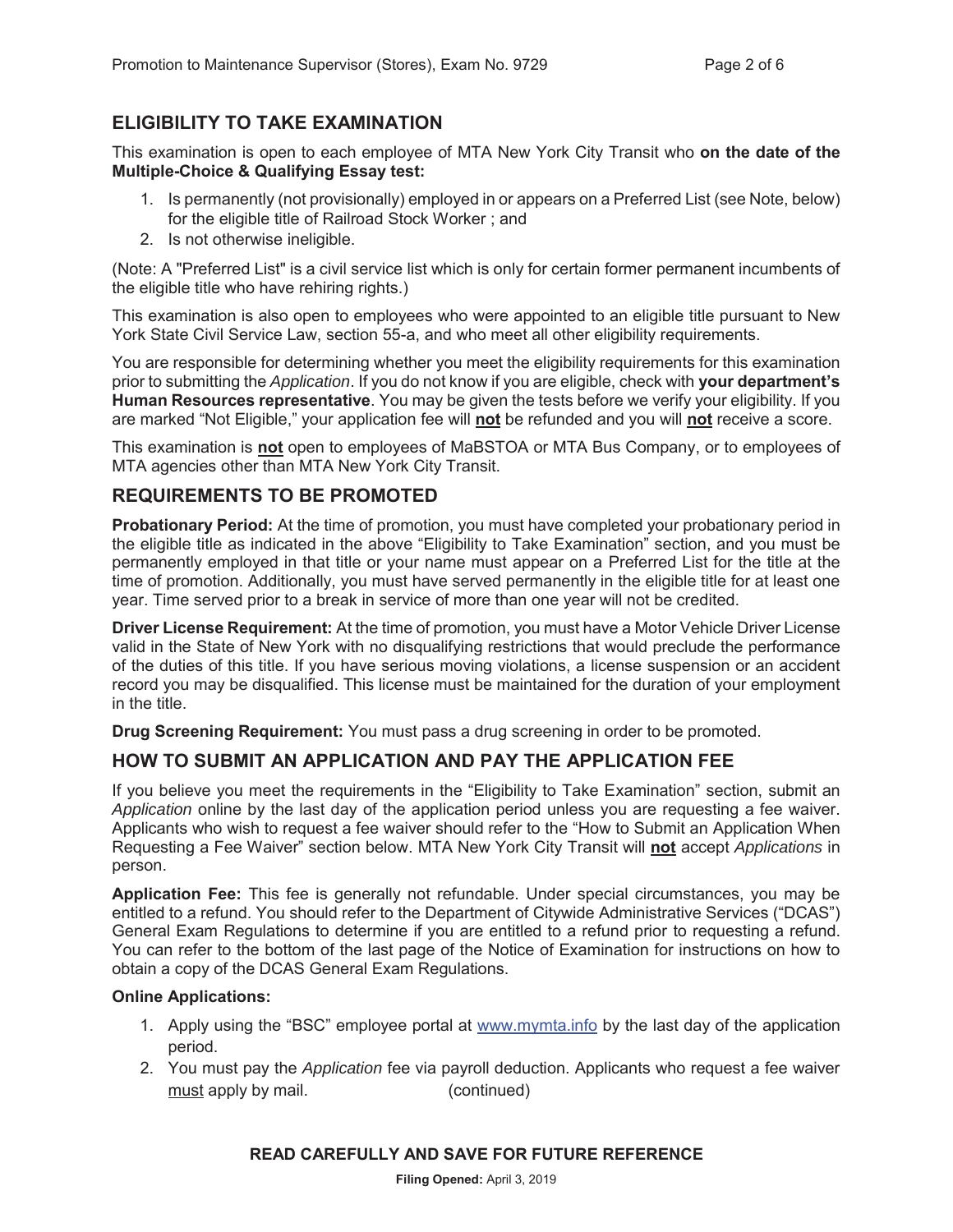#### **HOW TO SUBMIT AN APPLICATION AND PAY THE APPLICATION FEE (Continued)**

3. You will be sent a confirmation email after you complete your *Application* and pay the *Application* fee.

Save your confirmation numbers for future reference and proof of filing an *Application.*

Computers with internet access are available on a limited basis at branches of the New York Public Library, the Brooklyn Public Library and the Queens Library to patrons with a valid library card.

#### **HOW TO SUBMIT AN APPLICATION WHEN REQUESTING A FEE WAIVER**

Applicants who wish to request a fee waiver must obtain an *Application* in person at the MTA Exam Information Center as indicated below and must submit the *Application* by mail to the address in the "Correspondence" section below **by the last day of the application period**.

MTA New York City Transit will not accept *Applications* in person. Additional information on requesting an application fee waiver is available with the *Application*.

**MTA Exam Information Center**: Open Monday through Friday, from 9 AM to 3 PM, in the lobby at 180 Livingston Street, Brooklyn, New York. Directions: take the A, C, F, or R trains to the Jay Street-Metro Tech Station, or the 2, 3, or G train to the Hoyt Street Station.

#### **ADMISSION LETTER**

An *Admission Letter* will be mailed to you about 10 days before the first date of the multiple-choice and essay test. If you do not receive an *Admission Letter* at least 4 days before this date, you may obtain a duplicate letter at the MTA Exam Information Center (as indicated above). A paper copy of the *Admission Letter* is your ticket for admission to the test.

Applicants **must** keep their mailing address **up to date**. Please refer to the Correspondence section below for instructions on how to update your address and other contact information.

#### **THE TEST**

You will be given a competitive multiple-choice test and a qualifying essay test. The tests will be given in a single session on the same day. A score of at least 70% is required to pass the competitive multiple-choice test and the qualifying essay test. Your score on the competitive multiple-choice test will determine 85% of your final score. Your seniority will determine the remaining 15%. You must pass the competitive multiple-choice test and the qualifying essay test to have your seniority credited.

Your seniority score will be 70 plus  $\frac{1}{2}$  point for each three months of completed, permanent continuous service with an agency under the jurisdiction of the Commissioner, Department of Citywide Administrative Services, in competitive class titles. Your service will be credited through the first date of the competitive multiple-choice test, up to a maximum of 15 years. Time served prior to a break in service of more than one year will not be credited.

Veterans' or Disabled Veterans' Credit will be granted only to eligible passing candidates who request that they be applied. Veterans' or Disabled Veterans' Credit should be requested at the time of application, but **must** be requested before the date the eligible list is established. Claims for Veterans' or Disabled Veterans' Credit cannot be made once the eligible list is established.

The competitive multiple-choice test may include questions on the following knowledge:

Storeroom procedures, including the receiving, storage, issuance and distribution of materials and supplies

Knowledge of standard instructions and procedures as they pertain to supervision

MTA New York City Transit rules and regulations

Safety rules and procedures (continued)

#### **READ CAREFULLY AND SAVE FOR FUTURE REFERENCE**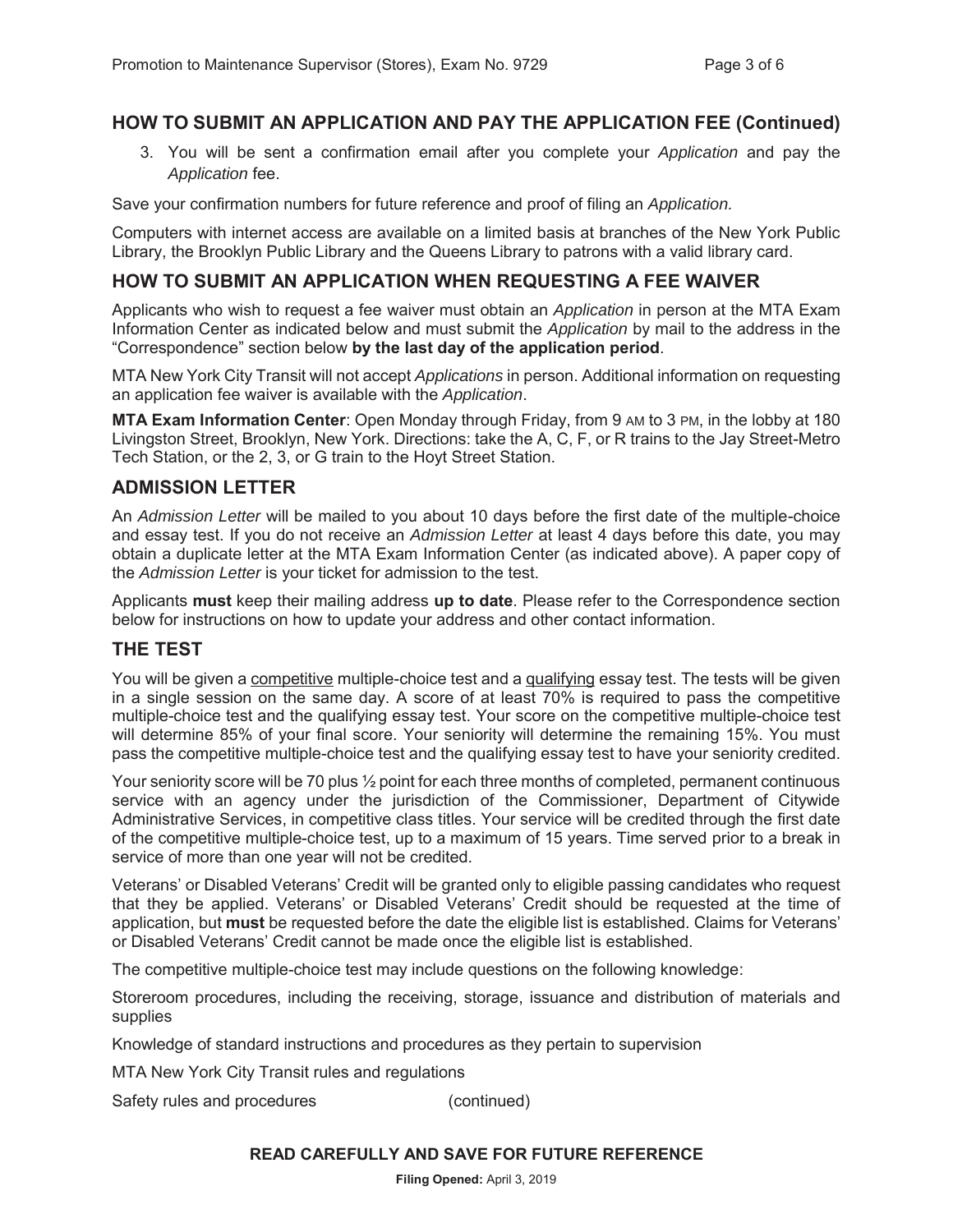# **THE TEST (Continued)**

The competitive multiple-choice test may include questions on the following supervisory abilities:

**Initiative –** The ability to take active attempts to influence events to achieve goals; self-starting rather than passive acceptance. Taking action to achieve goals beyond those called for; originating action. Example: Contacting a storeroom to inquire about foreseeable shortages in supplies.

**Tolerance for Stress** – The ability to keep stability of performance under pressure and/or opposition. Example: Effectively identifying and locating a miscount in items while short staffed.

**Independence** – The ability to take action in which the dominant influence is one's own convictions rather than the influence of others' opinions. Example: Assigning work to a subordinate whom is best fit for the job.

**Work Standards** – The ability to set high goals or standards of performance for self, subordinates, others, and organization. Dissatisfied with average performance. Example: Maintaining high standards with all managerial projects while actively assessing the quality and productivity of a project's success.

The qualifying essay test will require candidates to write one or more reports based on information provided on the day of the test. Candidates will be evaluated on their ability to write concisely, comprehensively and clearly using good grammatical form. Only those candidates who achieve a passing score on the multiple-choice test will have their qualifying essay test rated.

#### **TEST ADMINISTRATION GUIDELINES**

**Warning:** You are not permitted to enter the test site with cellular phones, smart watches, beepers, pagers, cameras, portable media players, or other electronic devices. Calculators are permitted; however they must be hand-held, battery or solar-powered, numeric only. Calculators with functions other than addition, subtraction, multiplication and division are prohibited. Electronic devices with an alphabetic keyboard, word processing, or data recording capabilities, such as planners, organizers, etc., are prohibited. If you use any of these devices in the building at any time before, during, or after the test, you may **not** receive your test results, your test score may be nullified, and your application fee will **not** be refunded.

You may not have any other person, including children, present with you while you are being processed for or taking the test, and no one may wait for you inside of the test site while you are taking the test.

**Leaving:** You must leave the test site once you finish the test. If you leave the test site after being fingerprinted but before finishing the test, you will not be permitted to re-enter. If you disregard this instruction and re-enter the test site, you may not receive your test results, your test score may be nullified, and your application fee will not be refunded.

**Proof of Identity**: You must present your MTA New York City Transit employee ID when you arrive to take the test.

#### **THE TEST RESULTS**

If you pass the competitive multiple-choice test and the qualifying essay and are marked eligible, your name will be placed in final score order on an eligible list and you will be given a list number. You will be notified by mail of your test results. If you meet all requirements and conditions, you will be considered for promotion when you name is reached on the eligible list.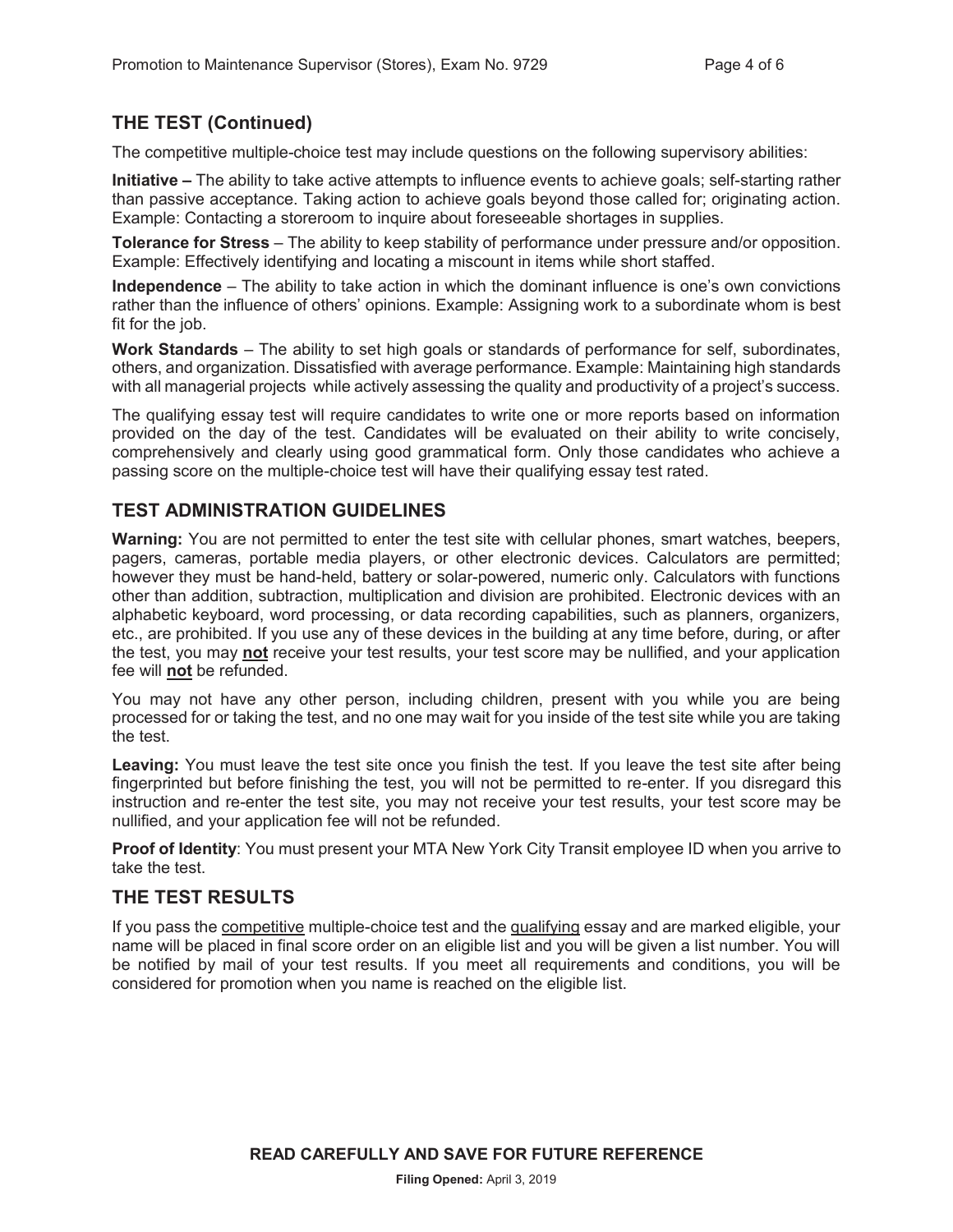#### **SPECIAL ARRANGEMENTS**

**Late Filing:** Consult with **your department's Human Resources representative** to determine the procedure for filing a late *Application* if you meet one of the following conditions:

- 1. You are absent from work for at least one-half of the application period and are unable to apply for reasons such as vacation, sick leave or military duty; or
- 2. You become eligible after the above application period, but on or before the first date of the Multiple-Choice & Qualifying Essay test.

**Make-Up Test:** You may apply for a make-up test if you cannot take the test on the scheduled test date for any of the following reasons:

- 1. Compulsory attendance before a public body; or
- 2. On-the-job injury or illness caused by municipal employment where you are an officer or employee of the City; or
- 3. Absence from the test within one week after the death of a spouse, domestic partner, parent, sibling, child or child of a domestic partner where you are an officer or employee of the City; or
- 4. Absence due to ordered military duty; or
- 5. A clear error for which MTA New York City Transit is responsible; or
- 6. A temporary disability, pregnancy-related, or child-birth-related condition preventing you from taking the test.

To request a make-up test, mail your request with your documentation of special circumstances to the address found in the "Correspondence" section below within 60 days of your scheduled test date or make the request within 60 days of restoration to your position after performing ordered military duty.

**Special Test Accommodations:** If you plan to request special testing accommodations due to disability or an alternate test date due to your religious belief, follow the instructions included with your *Application* and mail your request to the address found in the "Correspondence" section below no later than 30 days prior to the scheduled test date.

#### **CORRESPONDENCE**

**Change of Contact Information:** You must keep your employee contact information (telephone number, mailing address and email address) current with **both MTA New York City Transit and the MTA Business Service Center (BSC).**

**To update your contact information with the MTA New York City Transit, you must:** 

- 1. Visit us at the MTA Exam Information Center;
- 2. Send an e-mail to examsunit@nyct.com, with the subject named 'Contact Info Update'; or
- 3. Mail us at the address below, with the words 'Contact Info Update' next to the exam title.

**To update your contact information with the MTA Business Service Center (BSC),** you must visit www.mymta.info and select the "My Personal Information" tab.

Failure to keep your employee contact information current with **both MTA New York City Transit and the MTA Business Service Center (BSC),** will prevent you from receiving important information about your exam(s) or consideration for promotion, including important information that may require a response by a specified deadline.

(continued)